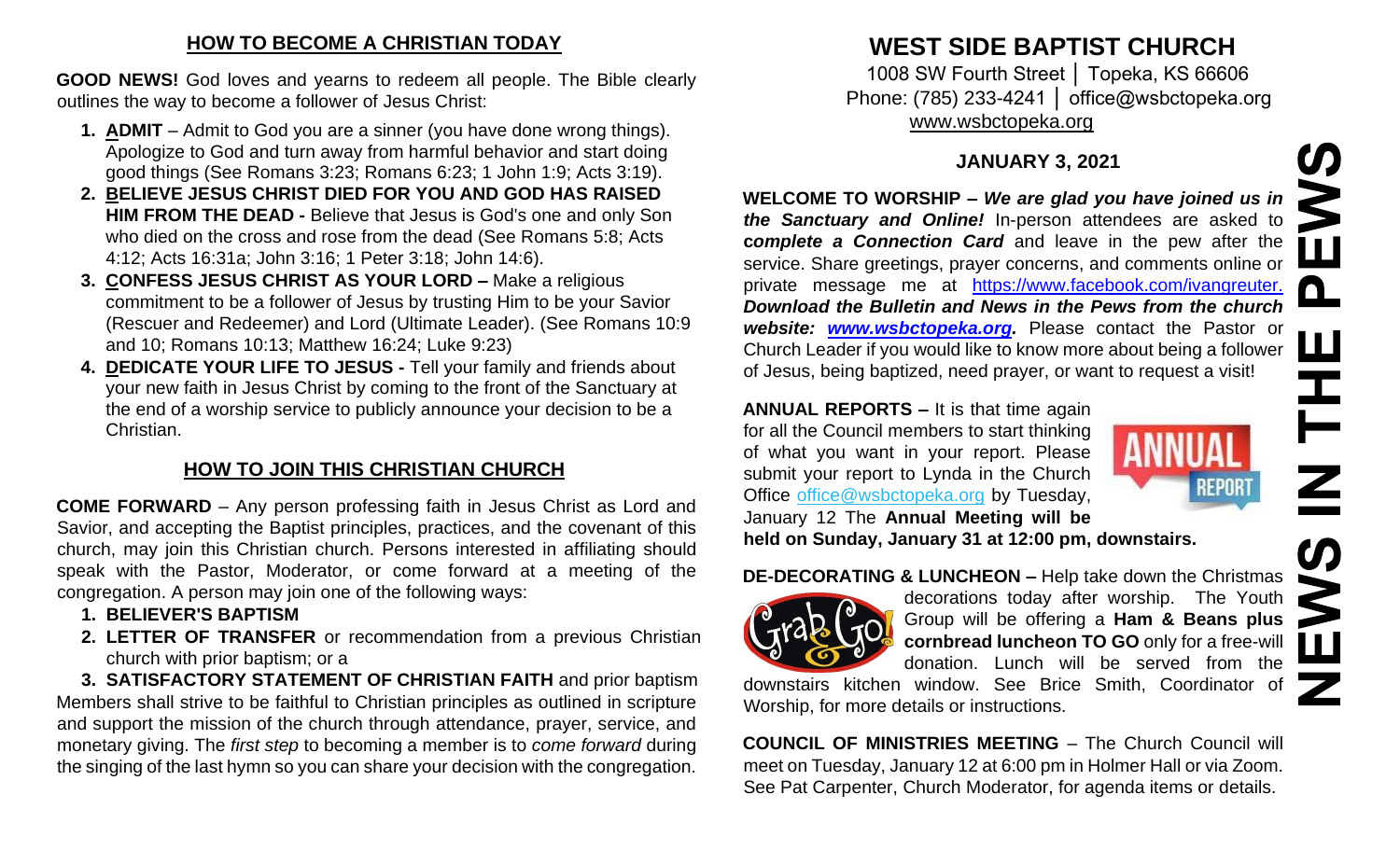**BABY CLOSET –** The **Baby Closet is CLOSED** to the public and will operate in **MOBILE DISTRIBUTION ONLY** until further notice. Families may pick-up **diapers, formula ointments, and wipes on WEDNESDAYS from 3:30-5:30 pm at the North Door.** Leave a message on the Baby Closet voice mail for supplies.

**BIBLE STUDY ONLINE** – Join us for **"The Psalm Book of Israel" Bible Study on Wednesday MORNINGS at 10:30 am in Holmer Hall (face masks, mass limit, and social distancing required) or ZOOM (see email for link and password).** 

**FOOD PANTRY – NO FOOD PANTRY ON DECEMBER 30.** Free Fruit and Vegetable Food Pantry on **Wednesdays from 3:30 to 5:30 pm, while supplies last. MOBILE SITE:** enter western PARKING LOT from 4<sup>th</sup> and CLAY Streets; do not park or exit your vehicle. Equal Opportunity. \*All food is available at no cost. **FACE COVERINGS or MASKS REQUIRED.**

- **NOVEMBER 2020 PANTRY REPORT:** 1,858 Individuals (807 adults, 756 children, and 295 seniors) in 441 families were able to receive 13,112 pounds of free bread, fruits, vegetables, and other items from the Fruit & Vegetable Food Pantry at West Side Baptist Church during the month of NOVEMBER 2020. Volunteers from Meadows and Ward Meade distributed 60 turkeys plus 70 checks on Wed., November 18, during the food pantry.
- **YEAR TO DATE REPORT – 6,996** individuals (6,996 adults, 5,949 children, and 2,181 seniors) in 3,864 families were able to receive 118,489 pounds (60 tons) of free bread, fruits, vegetables, and other items from the Fruit & Vegetable Food Pantry at West Side Baptist Church in 2020.

Thank you to Jack Janway, Outreach Coordinator, and all the volunteers who make this service project possible.

**GIVING STATEMENTS FOR 2020** – Nancy Lindberg will mail the charitable contribution letters for 2020 before February 1. Please see Nancy with any questions or special requests.

**MARTIN LUTHER KING JR DAY CLOSED** – The Church Office will be CLOSED on Monday, January 18 in observance of our American Baptist brother, MLK Jr. Day. The Office will open at 8:00 am on Tuesday, January 19.



**STAY HEALTHY / STAY SAFE** - All Shawnee County residents must comply with all health codes, emergency orders, and public health protocols including:

- **1. Clean and Disinfect Surfaces** The church will follow industryspecific guidelines and business sector best practices
- **2. Face Masks** Persons are required to wear face coverings or masks (bandanas, gaiters, and masks with valves or vents do not qualify)
- **3. Maintain Social Distancing** (individual or family groups must stay at least 6' feet apart; refrain from hugging, shaking hands, or other forms of contact; no greeters or ushers)
- **4. No Visits to Long-term Care Facilities or Correctional Facilities**
- **5. Practice Good Hygiene** (e.g., wash hands frequently with soap and water for at least 20 seconds; avoid touching your eyes, nose, and mouth; cover coughs and sneezes into an elbow or tissue, throw the used tissue away and immediately wash your hands)
- **6. Remain Home when Sick or a Family Member is Sick** (follow isolation and quarantine orders issued by state or local health officers)
- **7. Staff and Employees will Work Remotely or Limit Access to Offices.**
- **8. Stay Informed** (e.g., local and county governments retain authority to impose equal or more stringent restrictions on businesses during the phases, except as to essential functions in KEFF and constitutionally protected rights).

**WORSHIP ONLINE –** The Church is committed to the continual praise and worship of Almighty God in the Name of Jesus Christ. Church leaders and our clergy hold services regularly in the Sanctuary in compliance with all published federal, state, and local government health orders. Services are broadcast LIVE (as internet is available) and RECORDED. WATCH the service online at:

- Facebook LIVE <https://www.facebook.com/wsbctopeka>
- YouTube <https://www.youtube.com/channel/WSBC>

Order a free copy of the service on DVD by contacting the Church Office.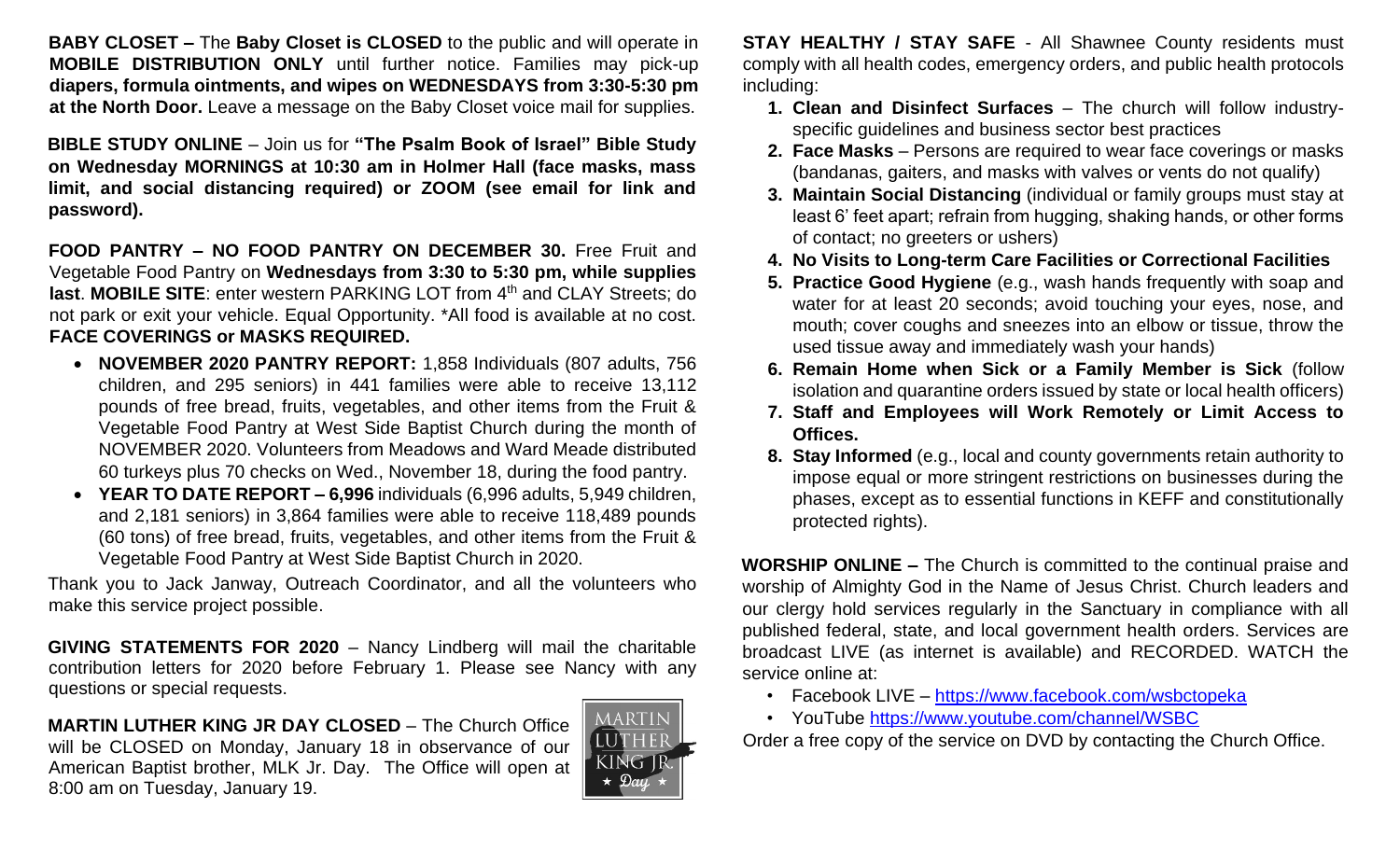**FINANCIAL GIVING** – Thank you for the generous support of the work of God in and through West Side Baptist Church. Donations report:

|                              | 12-31-2020   | $Y-T-D$         | <b>GOAL</b>     |
|------------------------------|--------------|-----------------|-----------------|
| <b>General Fund</b>          | \$5,050.00   | \$159,711.48    | \$225,000.00    |
| Building Fund/Cap. Cm.       | \$<br>715.00 | \$<br>14,814.99 | \$<br>35,000.00 |
| <b>Baby Closet</b>           | \$<br>25.00  | \$<br>2,419.57  | \$<br>2,000.00  |
| <b>Christmas Offering</b>    | \$<br>297.00 | \$<br>1,677.00  |                 |
| Doorstep, Inc.               | \$<br>200.00 | \$<br>400.00    |                 |
| Fellowship/Benevolence       | \$           | \$<br>6,479.98  |                 |
| <b>Food Pantry</b>           | \$           | \$              |                 |
| <b>RM&amp;M Offering</b>     | \$<br>125.00 | \$<br>1,050.00  |                 |
| <b>Sunday School</b>         | \$           | \$<br>195.25    |                 |
| <b>Thanksgiving Offering</b> | \$           | \$<br>1,260.00  |                 |
| <b>Memorial Offerings</b>    | \$<br>550.00 |                 |                 |

#### **GIVE SAFELY ONLINE: [https://west-side-baptist-church.square.site](https://west-side-baptist-church.square.site/)**

**HOMEBOUND –** Thank you to Lonna Hersh, the Ministry of Fellowship, and our volunteers for sharing small gifts, cookies, and a card with our homebound and residents of care centers this Christmas.

| Cunningham, June <sup>*</sup> – Brewster Place | Farrar, Helen* - Plaza West                 |
|------------------------------------------------|---------------------------------------------|
| Goodnow, Grace*                                | Haney, Gerald - Oakley Place                |
| Hunter, Russell*                               | Johnson, Mary Lou <sup>*</sup> - Aldersgate |
| Kieffer, Alice*                                | Perkins, Edward* - Plaza West Apts          |

**IN LOVING MEMORY -** Our hearts are heavy with sorrow and sympathies at the passing of our dearest friends, Shirley and Larry Dell. Shirley went to be with the Lord on Friday, December 11. Her devoted husband, Larry, joined her in heaven on Sunday, December 20. Cards and condolences may be sent to the Church Office or their daughter. The Church is grateful to receive memorials in



honor of this loving Christian couple. Give in person, by mail, or safely online at the Church's store: [http://west-side-baptist-church.square.site.](https://west-side-baptist-church.square.site/?fbclid=IwAR0OyNdIhxVhOtwDo_4M3EohIVjkxfvw_28KDYG7MSEgx8MonskizwxrmKQ)

**PUBLIC HEALTH NOTICE: RED PHASE – BUILDING CLOSED TO PUBLIC UNTIL FURTHER NOTICE –** To mitigate the spread of the Coronavirus (COVID 19), the Church leaders have enacted *Phase Red Protocols* on the advice of our Executive Minister, the Governor of the State of Kansas, and Shawnee County Health Officer. Effective immediately until further notice:

- 1. **BUILDING CLOSED** to the public.
- 2. **MASKS REQUIRED -** All persons (age 6 and older) are required to **WEAR**



**A MASK IN PUBLIC including employees of the church,** with certain exemptions apply including all children *age 5 and under*, when social distancing (keeping six feet of distance between yourself and others outside your household, except for occasional or incidental moments of closer proximity) is not possible. (see SNCO Emergency Order #2020-68 and the Governors Executive Order #20-68 Mandatory Mask Protocol).

- 3. **LIMIT MASS GATHERINGS to 10 persons (including weddings)**
- 4. **HIGH RISK INDIVIDUALS and PARENTS AND SMALL CHILDREN should take more intensive precautions including** *staying-safe-at home*. High-risk individuals include those with underlying medical conditions, including chronic lung disease, asthma, heart conditions, severe obesity, chronic kidney disease, liver disease, or who are otherwise immunocompromised.
- 5. **NURSERY CLOSED –** The church nursery will be CLOSED until after the first of the year for cleaning and sanitizing.
- 6. **CHILDRENS PROGRAMS** are **SUSPENDED** including Sunday School (all ages including youth), Children's Church, Youth Bowling League, etc.
- 7. **SOCIAL SERVICE PROGRAMS will operate in MOBILE DISTRIBUTION.**
- 8. **WORSHIP and BIBLE STUDIES will be offered REMOTELY (online).**  For more information about preventing the spread of COVID 19, visit: <https://www.snco.us/hd/coronavirus> [o](https://www.snco.us/hd/coronavirus)r the Centers for Disease Control and Prevention website [\(www.cdc.gov\).](http://www.cdc.gov/)